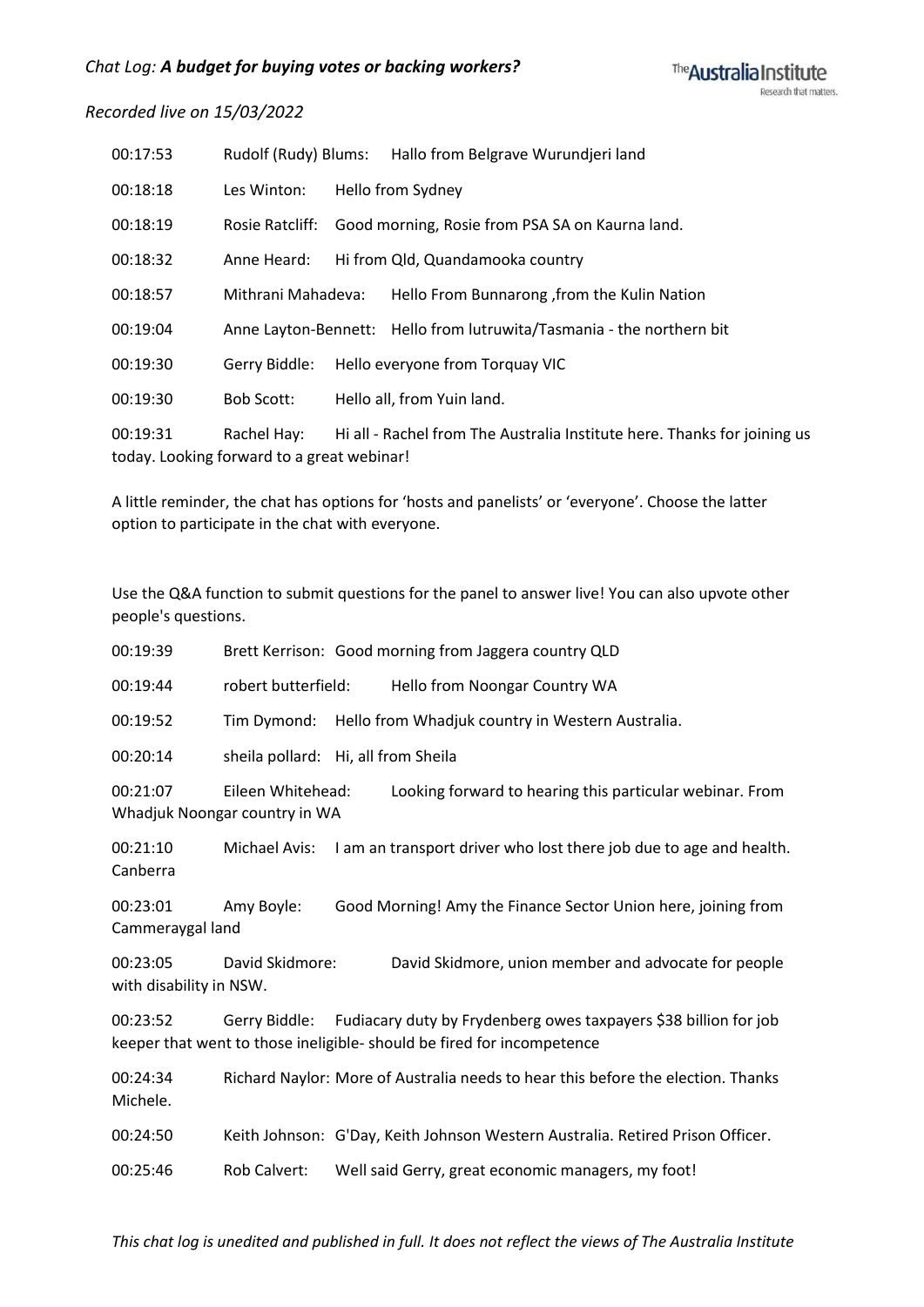00:26:26 David Skidmore: It is becoming harder to be a wage earner at the same time as the government wants to make it easier for people to get into debt. This is economically unsustainable.

00:26:51 Graeme Tychsen: It is not a problem low wages, but a social disease/cancer. Cooee from an uninvited guest of noncedable, that is, custodial, Awabakal sovereignty, coal dust blasted by the mindless lacerating of the Hunter Valley open cut, torture.

00:27:07 Anne Layton-Bennett: Agree Rob, It's long baffled me why so many still believe the lie that the Liberals are better economic managers. They have proved time and again they aren't.

00:27:27 Steve Baty: Steve Baty, Australian Democrats, joining from Wangal land in Sydney

00:27:58 Michael Avis: Michael Avis I share an income with my wife who works in childcare.

00:29:23 Rosemary Watson: From Kooyong I put Frydenberg last on every ballot since he first stood for election, please help us to put him out of office. He does nothing but parrot LNP policy.

00:30:56 Keighley Williams: with you RW

00:31:12 Graeme Tychsen: Anne they just say the right words and fear is a stronghold for getting people on side and that is what the coalition always plays to at the expense of hope. An Anglo-Saxon culture does not have a good social grasp of freedom, and this is at the expense of many Angl-Saxons as well. An Australian recently married went to live In Finland for the first year of marriage, now does not want to return having seen what it means to put people first which should be in your face in an egalitarian nation, which this isn't. Richard Denniss' words on The Drum were pitch perfect for what is a healthy Australia, including the social and would have fallen on ears that should hear but refuse to, for fear there will be an explosion of "bludgers" and leaners.

00:31:22 Keighley Williams: thenewblurt.substack.com

00:32:51 Eddie OTTO: Rather than talking "average" wage, the public must be educated to the concepts of mean, median and mode, not with these technical terms but with a layperson's understanding, to realise that the tax "reforms" and tax cuts do not apply to the average Australian.. And the reality of LOW and Middle Income Tax Offsets are no more than a gimmick that are given AND taken away.

00:33:11 David Skidmore: Homelessness has grown over the last ten years and shows no sign of slowing down. Like the US, we will end up with many people who may have a job but are homeless.

00:33:24 Stephen Dunn: We need a complete paradigm shift to the caring models of the Scandanavian countries. Higher taxation but a much more happy populace. Just making companies who earn in Australia pay the company tax would be a good start.

00:33:48 Anthony Horwood: Thank you for the comprehensive speech Michele. It highlight the increasing gap between the haves and the have nots in our society, and where our current federal government lay in relation to this and more broadly other social cohesion issues. We need change and we need it now.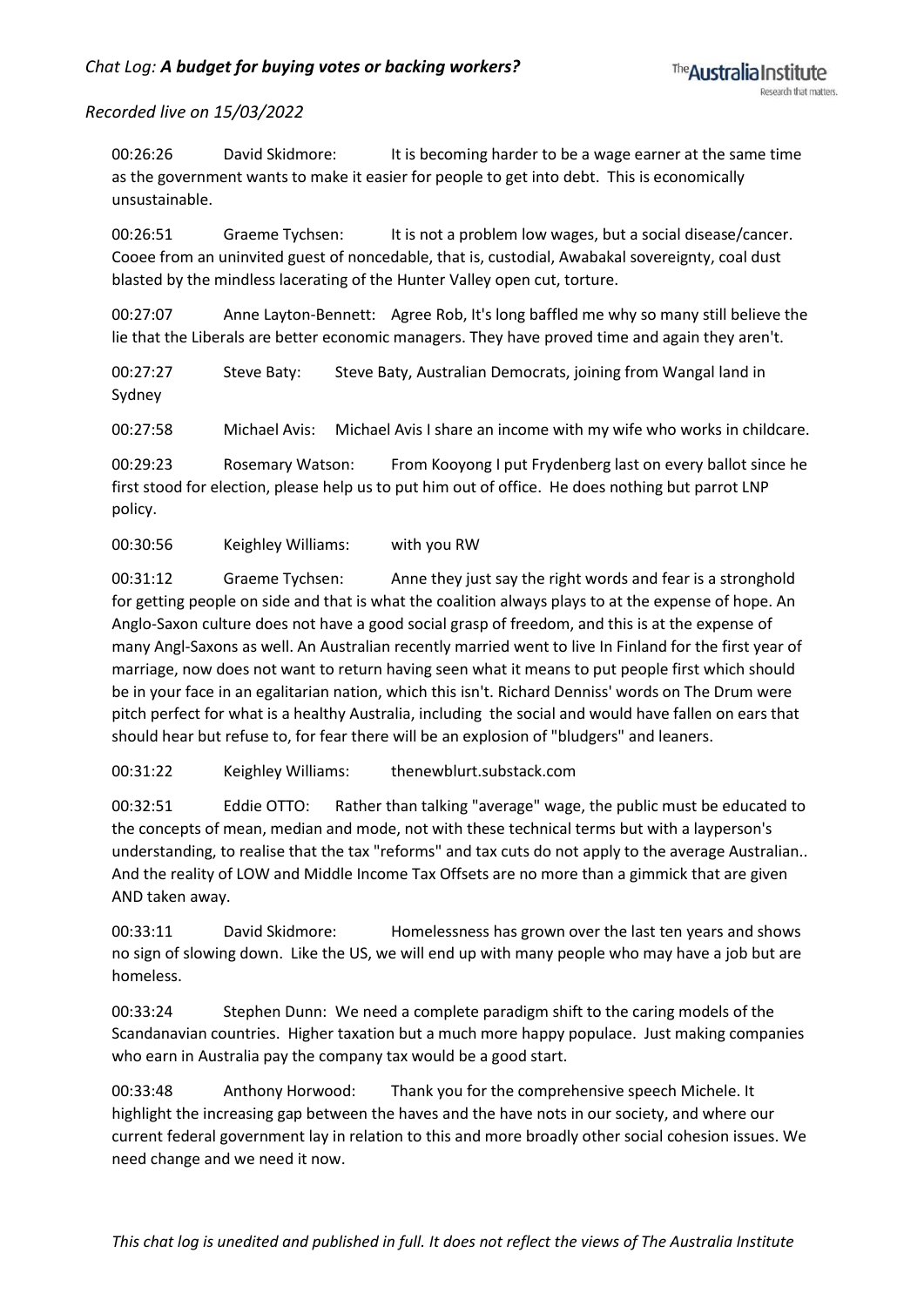| 00:33:53 | Rosie Ratcliff: Totally agree Stephen!                                             |
|----------|------------------------------------------------------------------------------------|
| 00:33:57 | Stephen Dunn: A tax cut is a cost to the budget.                                   |
| 00:34:38 | Robert McLean: Well said Stephen!                                                  |
| 00:34:39 | Anne Layton-Bennett: Totally agree Stephen                                         |
| 00:34:54 | sheila pollard: Agree Stephen.                                                     |
| 00:35:00 | lets not even think about, getting the best processes around<br>Keighley Williams: |

the world, finland best schooling, lets ignore that,

00:35:02 Keighley Williams: Which country is best for child education?

The publication's experts found out where the health and education systems are the best, where the environment is favourable and where it is safest to live with children.

...

Top 10 best countries to raise children.

Place CountryAssessment

1 Sweden99,81

- 2 Denmark 98,38
- 3 Norway95,95

4 Netherlands 95,56

00:35:20 Keighley Williams: vet we ignore this !!!

00:35:53 robert butterfield: Official unemployment figures are a lie. When I was made redundant I was not eligible for welfare benefits so, like many people, was not counted as unemployed.

00:36:43 Rob Calvert: Robert B underemployment is the issue for many too

00:36:51 Stephen Dunn: And it depends in which electorate you live on the FNC of NSW whether you get LNP support or not, regardless whether you lost everything in the floods. Caring government? BS!!!

00:37:17 robert butterfield: Very true Rob

00:37:17 Eddie OTTO: The public are deceived by budget allocation which are over extended future periods extending mostly beyond a current budget and NEVER get spent....

00:37:22 Nicholas Wright: Wages went into recession in Q1 of 2014. When capital goes into recession, it's all over the news, the sky is falling in - when households go into recession, no such attention.

00:38:03 Eileen Whitehead: The workers don't realise how powerful they are. This is why this government has passed legislation to criminalise strikes whish is a worker's right. Greed is killing our country. We need a national strike!

*This chat log is unedited and published in full. It does not reflect the views of The Australia Institute*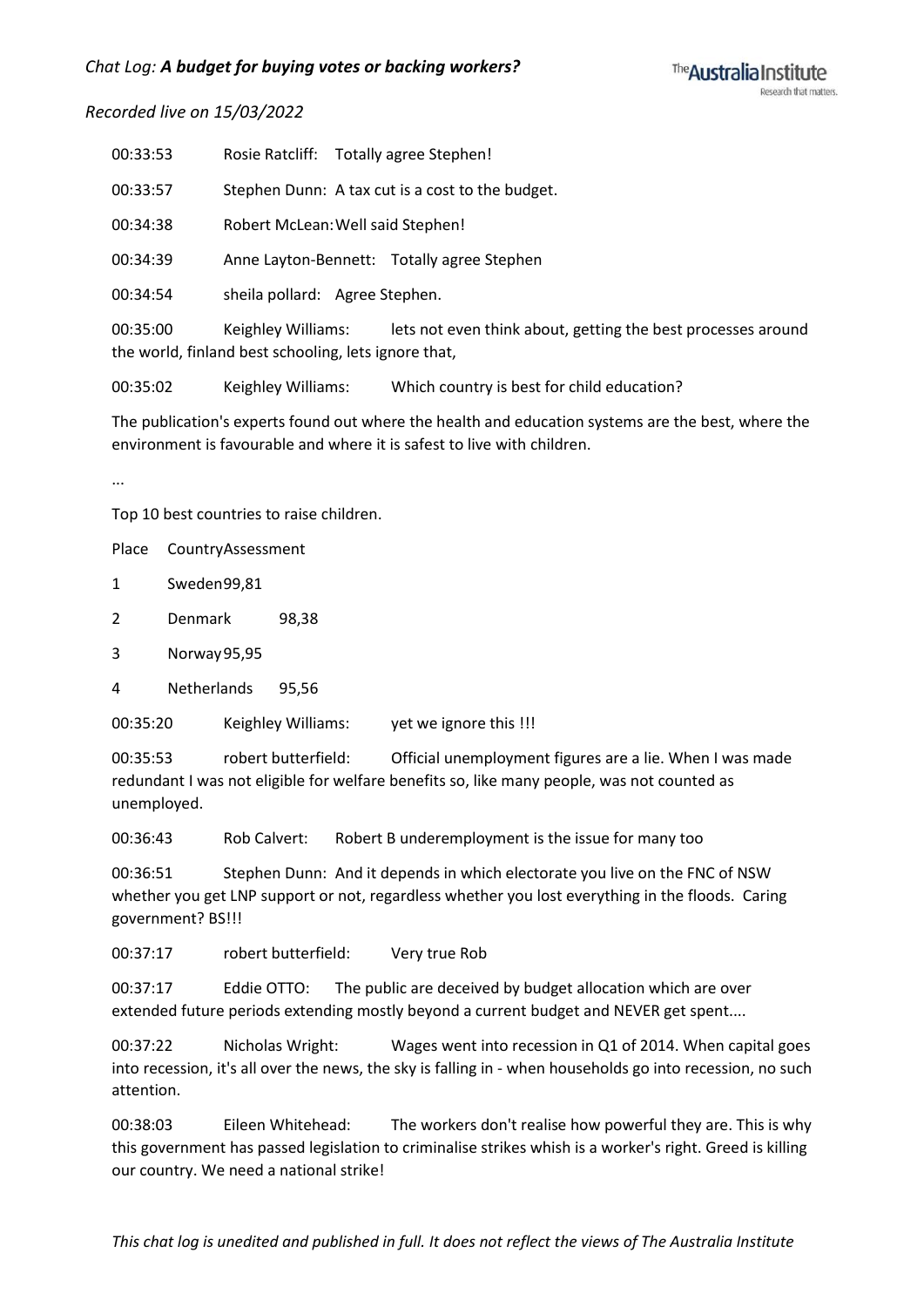00:38:08 David Skidmore: Longer funding agreements for community services would help re: secure work.

00:38:19 Graeme Tychsen: "Personal responsibility" means you are on your own and "government is off your back" which means no society. People are pitched against one another, the helping hand is taboo. The opposite to egalitarianism;s helping hand. There is an indispensable role for the collective; people are tribal.

00:39:28 Eddie OTTO: And when the LNP "spend" money it is given to corporate private sector sponsors with open tender.

00:40:07 robert butterfield: I'm surprised the myths behind Neoliberalism haven't yet been made bankrupt.

00:40:16 Rosie Ratcliff: Fantastic, thanks Michele.

00:40:17 Gerry Biddle: Well said Michelle.

00:40:27 Andrew Allison: All good commentary!!

00:40:34 Stephen Dunn: Where's the revolution? France 1789, Russia 1917, China 1949. Push people down enough and watch out.

00:40:40 Graeme Tychsen: Robert, I am not. Thanks Michelle; laser sharp.

00:40:46 Anne Layton-Bennett: Excellent speech, thanks Michele

00:41:02 David Skidmore: The talk posed solutions which was quite positive.

00:41:37 Graeme Tychsen: Everyone knows prosperity is suffering as national income is not healthy, is held by too few people.

00:41:46 Eddie OTTO: Nicholas. The concept of real wage recession is an import metric which should be cultivated.

00:41:47 Karen Jones: Thank you Michelle, there were many many fantastic messages and facts in what you have presented. Will this speech script be accessible for us to use in conversations we have leading up to the election?

00:41:55 Mithrani Mahadeva: Thanks Michele ,Great Speech,

00:42:07 Lachlan McCall: My favourite-ever chart. Neoliberal economics is fundamentally flawed. Its assumptions are flawed, and as a result, the forecasts, predictions, and policy recommendations neoliberal economists push are deeply compromised.

00:42:23 Gerry Constantinou: The right to strike,we must do something about it to even the balance... Unfortunately we got rid of Howard but his detestable IR law lingers on

00:42:50 Keighley Williams: with you GC 00:43:14 Keighley Williams: confidence in govt is low.., lets do nothing.. 00:43:17 David Skidmore: If my wages get cut, so do my expenses and therefore businesses miss out on my money.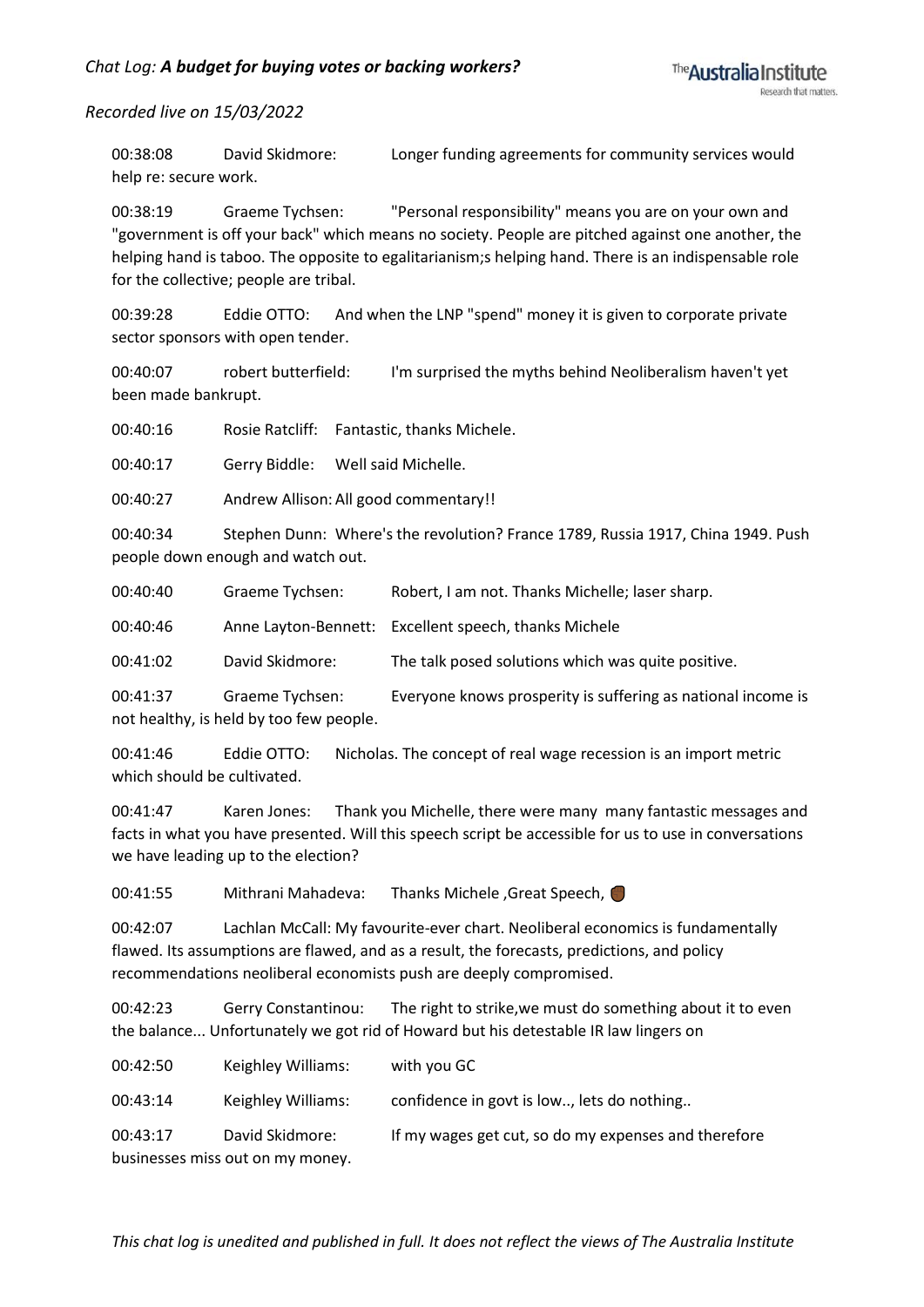00:43:54 Keighley Williams: if you are earning over 200k, your sorted you will get 10k back, to keep to yourself brilliant !!

00:44:15 Stephen Dunn: Any pay rise to the lower income group is spent - supporting business. To the tops it is saved / invested resulting in no increase in spending at the shops

00:44:19 Rosemary Watson: Howard also initiated destruction of the Public Service and the wealth of expertise and experience of the Departmental Heads.

00:44:24 Keighley Williams: don't even think about communiy or all the services we need !!!!!

00:44:47 Gerry Biddle: The Trade Union needs to take on the definition of employment with the ILO. One is employed if one works only 1 hour per week which is a sham.

00:44:47 Graeme Tychsen: NeoLiberalism is simply doing away with the helping hand, for personal greed, individual greed, for maximum "freedom" for those who are so placed, speaks to fear, and assumes a world without misfortune when clearly that is nonsense, when the wealthy modern state is best placed to tackle this like the Scandinavians.

00:44:59 Michael Avis: Howard was the problem by freezing our hourly wages for 10 years.

00:45:36 Kevin Heys: Re Waqes… Bring back the Accord. beyond the mentality of the 1970s and the current bias of the or bosses and investment returns.

00:45:39 Rob Calvert: more importantly or infamously Howard politicised the public service, no longer "fearless" advice

00:45:40 Stephen Dunn: Privatisation = the current aged care system. Where were the most deaths in aged care. For profit sector!

00:45:59 Graeme Tychsen: Universal education should extend to at least the first post school qualification but ALP introduced HECS, (HEX) and the wonderful TAFE system....

00:46:05 Eileen Whitehead: It's called surplus value. But the workers aren't receiving any surplus from their input! Profits just get bigger.

00:46:22 David Skidmore: Given the disconnect between wages and housing costs, I'm surprised we don't see more tent cities of homeless people. Maybe we will if there are more 'natural' disasters.

00:46:37 Lachlan McCall: Hear hear Greg!

00:46:43 Wayne McMillan: Hi Wayne from Whalan here on Dharug land.

00:46:44 Graeme Tychsen: All people are valuable, but for the Scott Morrison's it rises with the size of the "bank account".

00:48:16 Jeannie Higgins:How can we take over the narrative for everyday Australians watching or reading Murdoch news and headlines with constant "fudging" ?

00:48:43 Keith Johnson: Michelle you started with thanks to the many frontline workers, can we expect a change to allow the right to withdraw labour as it seems the only way to change things?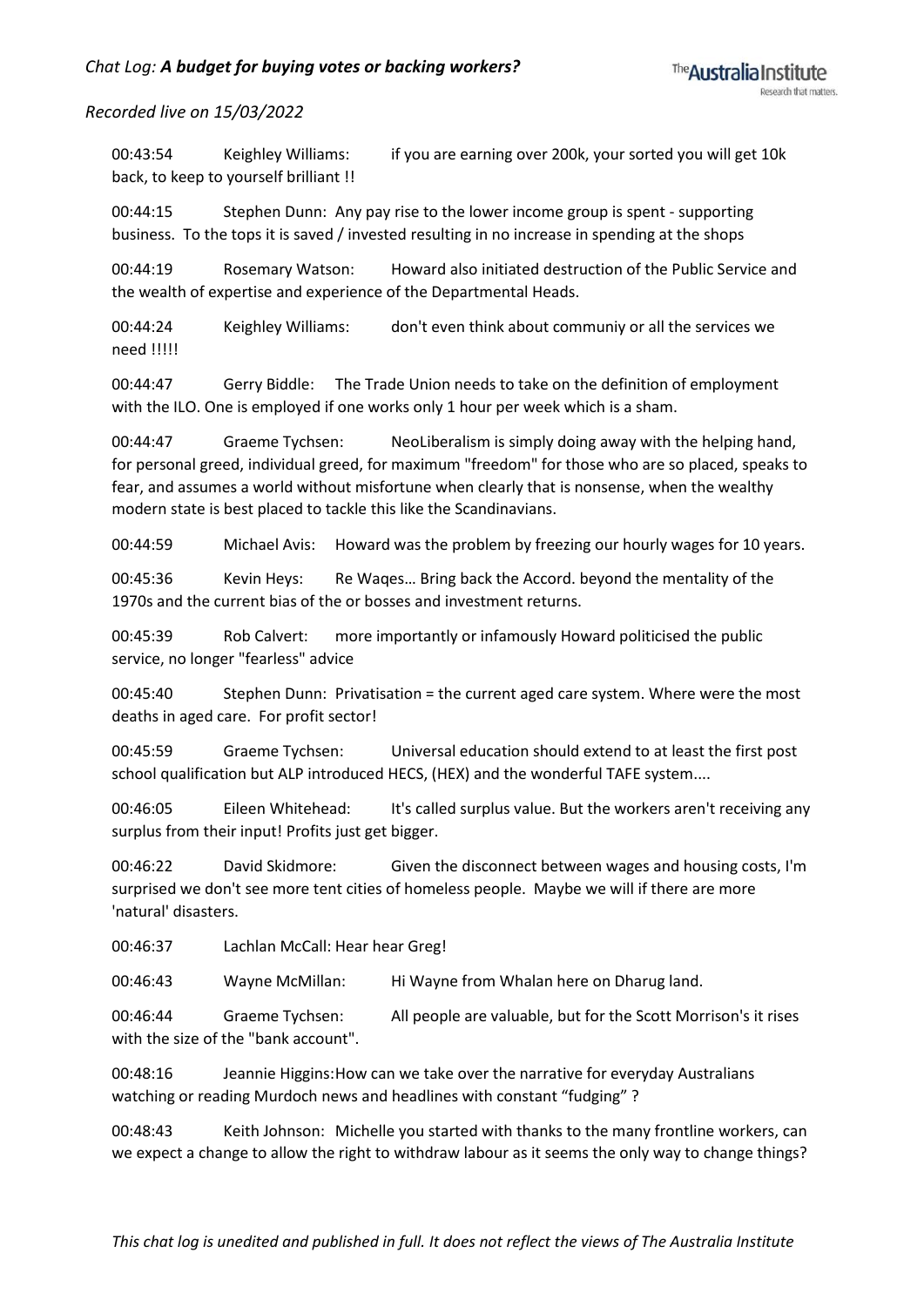00:48:49 robert butterfield: Australia is a tragedy when it has so much potential, so much talent and resources yet is driven by a Government into poverty and dystopia.

00:49:23 Rachel Hay: A reminder that if you have questions for the panelists to post it ion the 'Q & A' section.

00:49:29 Graeme Tychsen: Scott Morrison's terrible view of what should be the social order, when he was "golly gosh and gee whiz" when with Mrs Morrison he presented to Elizabeth Windsor the horse book, such grovelling - well Elizabeth Windsor is above him but fortunately there are all those "below" him - go egalitarianism.

00:50:52 Graeme Tychsen: Australia - extreme social insecurity. Great point. Michelle; which means for those who are casual there should be proper support.

00:51:06 Nigel Miles: Governments, both federal and state, have kept wages low with their wage caps - 2.5% for a decade in NSW - so it's interesting that they predict increases above their own legislated caps. We know that the private sector follows the public sector on wage rises.

00:51:17 Gerry Constantinou: Question YRAW why was that changed to Change the Rules? Your rights at Work was evidently very effective straight to the workers, your job your rights no interpretation needed ...Even at this late stage I believe YRAW can be run besides Secure Jobs new slogan

00:51:43 Eddie OTTO: Casual employment move business risk to the worker. Not only should casual workers be compensated for annual, sick and long service leave, they should be compensated for the risk transferred. Only then will employers consider permanent positions.

00:52:03 Eileen Whitehead: Let's hope Albanese has these problems of casual and gig workers in his sights and he wins the next election!

00:52:20 Bernadette McPhee: apologies need to leave, will watch later

00:53:19 Graeme Tychsen: And so much of the legislation for social support and workforce relations are breathtakingly needlessly complex, looks like you are doing something and you really can't get through the door cause you can't find it. Self evident on schooling and health, and there is no universal health system.

00:53:38 Kevin Heys: Re Labour Market... bring back rights, reinvigoration and responsibility to the Labour Market beyond that of the technology and cost accountants screwing the workers. A little bit of Humanity in the Economy and in the workplace will go a long way.

00:54:27 Graeme Tychsen: In Australia there is a need for a huge does of humanity across the board.

00:54:33 Nicholas Wright: Good to hear, I just hope that we as unionists can begin to incorporate realistic understandings of economics, guided by Modern Monetary Theory, into our strategy. We shouldn't fuel the narrative about 'tax payer money' and 'government debt'. It does us no favours in the long run.

00:55:32 David Skidmore: Childcare costs have soared yet childcare workers are not exactly raking it in. Someone is making big profits.

*This chat log is unedited and published in full. It does not reflect the views of The Australia Institute*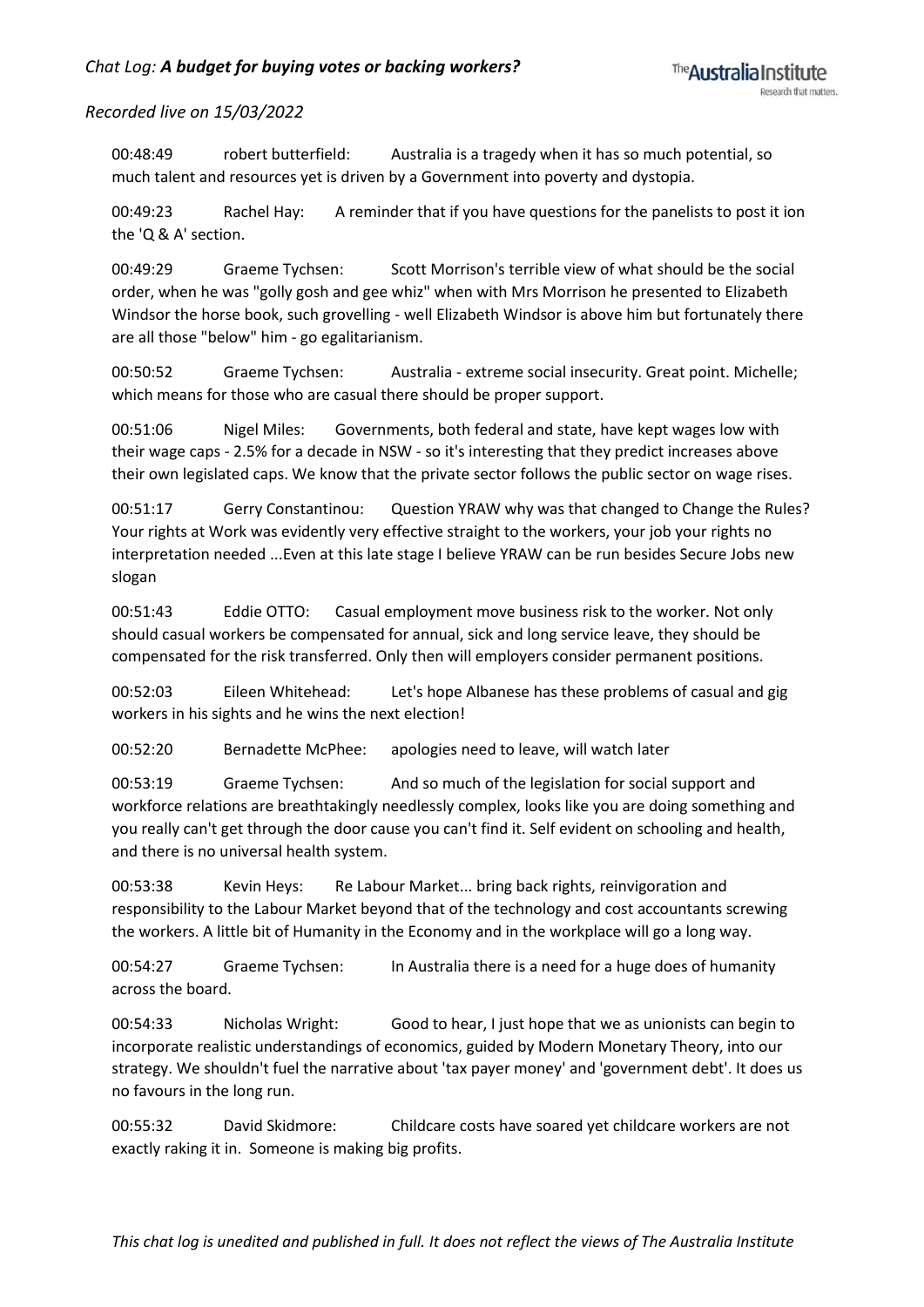00:55:46 Graeme Tychsen: Nicholas, absolutely spot on. Nothing is "short sighted" when you face ideologues.

00:56:23 Anthony Horwood: Keep spreading the information among as many people as you can Jeannie, and keep having those discussions. For those that are interested in what you are talking about you can then have a more meaningful discussion about society needs.

00:56:59 Kevin Heys: Child care in OZ is for profiteers as opposed to the educative, supportive and nurturing of the young. Once again it is the business models of marketeers playing out at the expense of primary purpose... care for kids and mums and the flexibility in the workforce.

00:57:01 Michael Aubrey:  $\bigcap_{i=1}^n$ 

00:57:09 Lachlan McCall: The pandemic (and the JobKeeper rorts, and the sports rorts) have demonstrated: if the government wants something bad enough, it can afford it. If we decide we want a fair, zero-carbon economy, we can afford it.

00:58:04 Graeme Tychsen: Coalition/ALP, Tweedle Dee/tweedled Dum, except ALP there is no chance of a Tony Abbott / Scott Morrison in the role of PM.

00:58:12 Rachel Hay: If you have questions for the panelists please post them in the 'Q & A' section at the bottom of your screen.

00:59:08 Eileen Whitehead: WHERE HAS THE AUSTRALIAN 'FAIR GO' GONE? iT'S GONE AT ABOUT THE SAME RATE AS OUR DEMOCRACY.

00:59:43 Graeme Tychsen: What appears to be strong performance of the economy is simply coming off the pandemic hammering and the economy is far weaker.

00:59:58 Stephen Dunn: Fuel excise 44c/l. Where is the rest of the price? Profit margins. In my area fuel varies by upto 20c/l!

01:00:25 Kevin Heys: Insecure work is based on the American model of keep the workers hungry and bosses or investors profiteering. We need to reawaken equity.

01:00:30 Tim Dymond: 'Productivity' has become the biggest cop out in bargaining. Most employers have no idea what it means outside of 'more work for less pay' or 'replace human workers with robots'. We still haven't worked out even how to measure productivity in services.

| 01:00:33 | Graeme Tychsen:           | Eileen, it died years ago; everyone is now a competitor. |
|----------|---------------------------|----------------------------------------------------------|
| 01:01:10 | Eileen Whitehead:         | So true Graeme. The 'Me' generation.                     |
| 01:01:42 | Keith Johnson: $\sqrt{2}$ |                                                          |
| 01:01:59 | Mithrani Mahadeva:        | гĀ                                                       |
| 01:02:29 | Graeme Tychsen:           | On the health of the economy Australia comes in the 80s  |

having just leapt over Burkina Faso; we still suffer from the emptiness of Donald Horne's still apt point, "The Lucky Country", a really enduring in fact growing irony.

01:02:41 Mithrani Mahadeva: Does the Money go Overseas?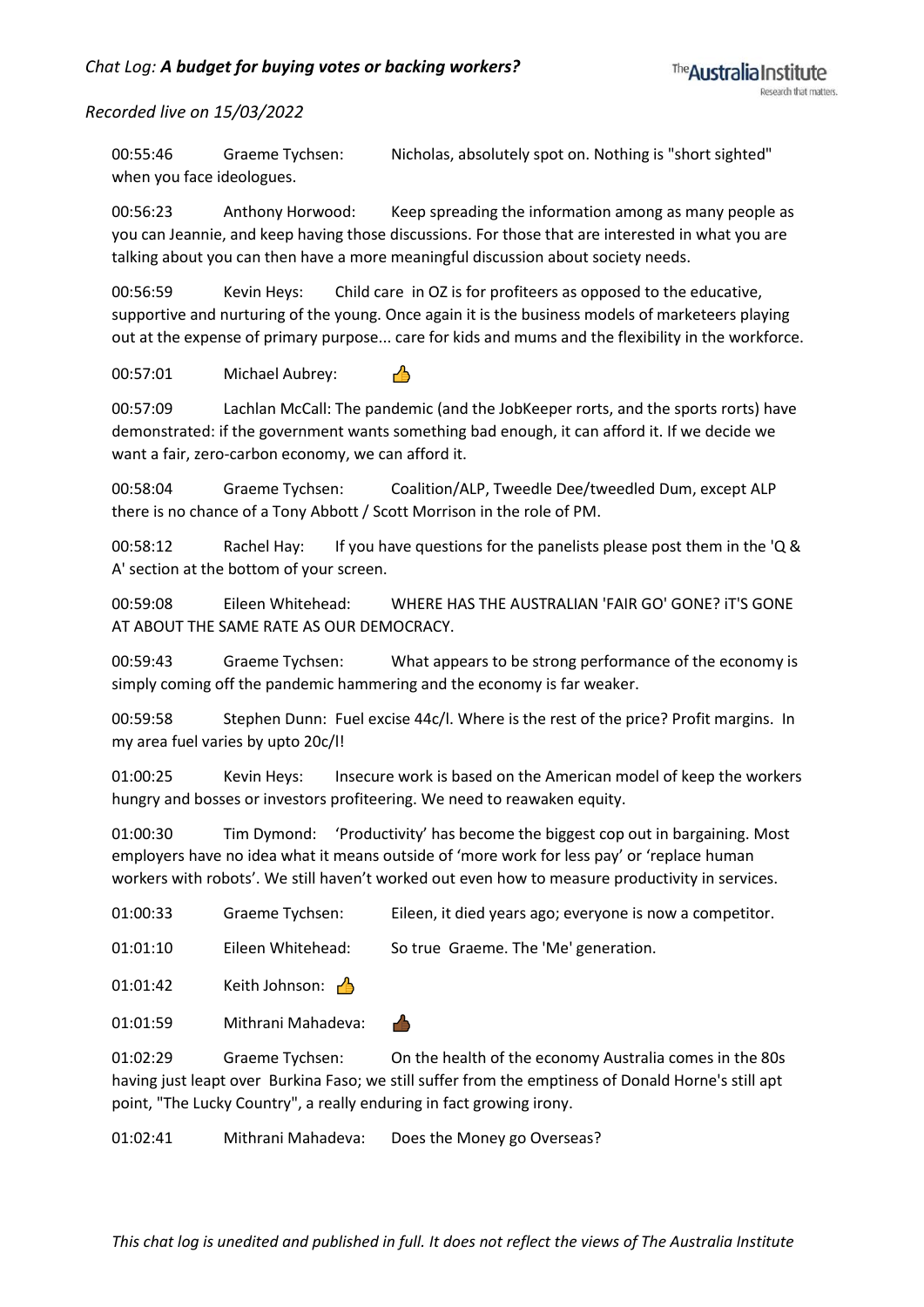01:02:50 Stephen Dunn: My bottle of L&P rose from just over \$3 to over \$4.##. BIT MORTE THAN INFLATION!! Profiteering?

01:03:30 Kevin Heys: Money is leaking into housing prices and infrastructure overspends on roads and buildings and off shore to MN corporations.

01:04:08 Dan Nahum: Yes; economic rents

01:04:51 Graeme Tychsen: Dan, oh yes, economic rents are really healthy when the place is a social basket case.

01:05:24 Graeme Tychsen: Social basket case? gig economy part of today's "The Lucky Country".

01:05:40 Stephen Dunn: Earn it here, pay tax here! Maybe a turnover tax is needed!

01:08:41 Stephen Dunn: International agreement on transfer pricing needed.

01:08:42 Graeme Tychsen: Australian society is miles short of what should be happening to be egalitarian the basis of a health modern state, that is tribalism, the threshold of humankind;s existence always.

01:08:46 Cecily Cronin: Twenty plus year ago I attended a focus group meeting in Perth on the casualization of the female workforce. Of the 13 women around the table all (except me) seemed to be government employees receiving a good wage for attending the group. I was unemployed and paid my own way to get there. Empowered people have little capacity to reflect the views of the un=empowered. Then or now.

01:09:03 Graeme Tychsen: Underemployment....

01:09:52 Graeme Tychsen: Too many uncountered power hubs means no freedom and no democracy, both side shows here.

01:10:10 Graeme Tychsen: Greg, get real, but that was government on our backs...

01:10:53 asus2015: Subsidised child care, aged care, schools housing, paid parental leave etc create large corporations that are essentially oligopolies and larger profits to the subsidised entities who cut wages, increase prices..... PRINTING MONEY IS INFLATION it's the wind that inflates prices, sends manufacturing overseas and decimates an economy.

01:10:56 Graeme Tychsen: Greg, but if this normal practice we will have a generation of bludgers and leaners..

01:11:17 Bryan Kavanagh: Yes, Greg, thank goodness for Treasury input to Job Seeker?

01:11:44 Anne Heard: We, the purchasers, could try shopping foe essentials only for a bit. Profits will suffer....

01:11:57 Anne Heard: \*for

01:11:58 Nigel Miles: \$39 billion JobKeeper payments was given to profitable companies who refuse to pay it back. Louis Vuitton! Mercedes!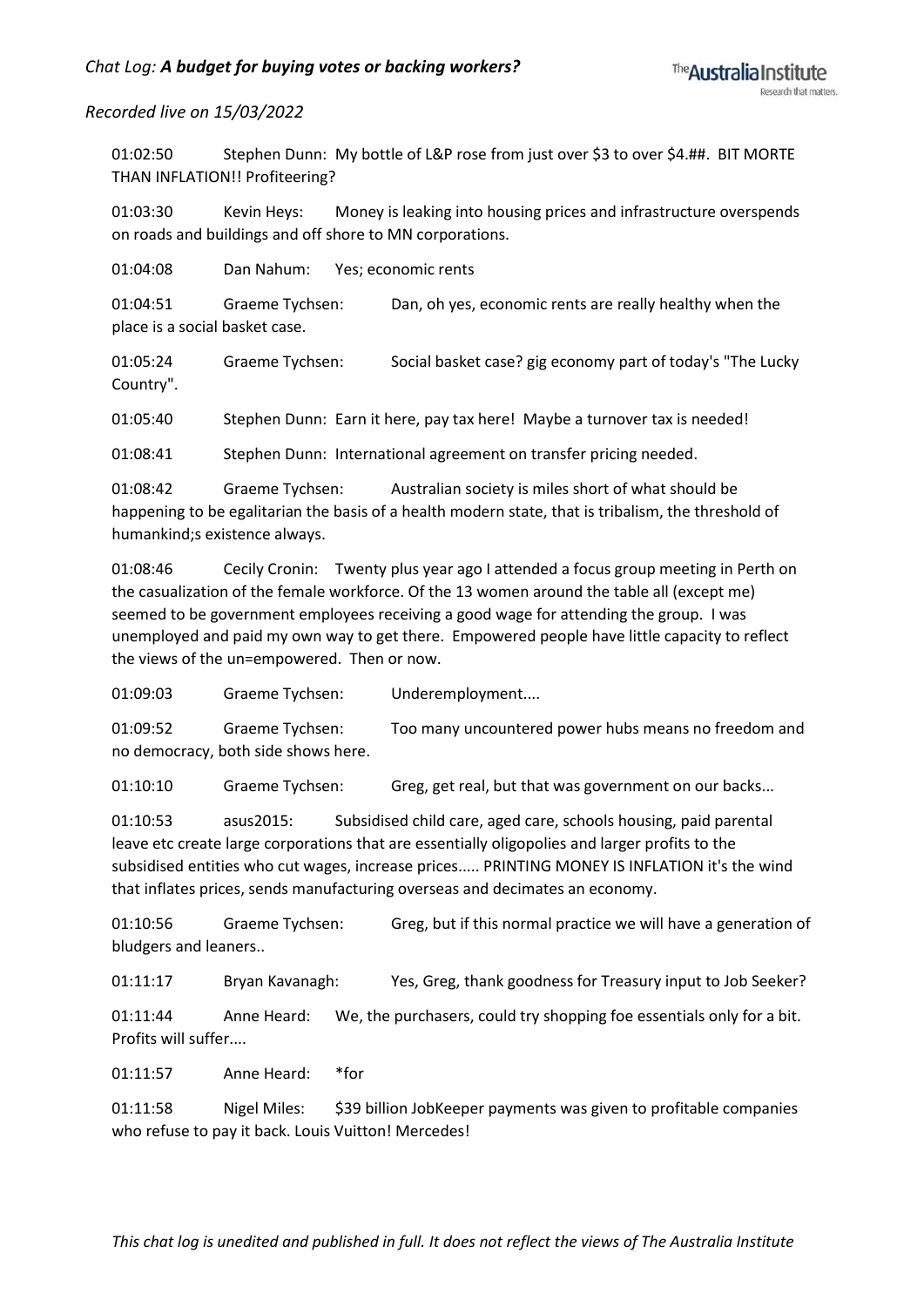01:12:11 Graeme Tychsen: As parliament house if lord of the flies I wonder how much of this let it rip attitude means hell for so many out of the house; come on Greg what is wrong with getting your rocks off on people as social policy.

| 01:12:24          | David Skidmore:  | Exactly, Greg. Poverty is artificially constructed.          |
|-------------------|------------------|--------------------------------------------------------------|
| 01:12:55<br>them. | Graeme Tychsen:  | So true David. Utah counted its homeless and built roofs for |
| 01:13:19          | Graeme Tychsen:  | Sounds too egalitarian for this sad place.                   |
| 01:14:39          | Rosemary Watson: | Cruelty is one of the hallmarks of LNP Government.           |

01:14:58 Graeme Tychsen: Here's to great livelihoods for all - sounds a bit egalitarian but Richard Denniss has said as much. Market forces are not a pancea. They need steering.

01:15:15 asus2015: Has anyone heard of savings.... yes running a business with no loans? many businesses pay incredible rents, the banks steal our savings, the government prints money constantly and prefers imports to local manufacturing.

01:15:18 Valmai Smith: thank you Michelle n Greg for highlighting Jobkeeper so true. people were plugged right back into poverty. When Jobkeeper was cut in half. This government plays with people lives.

01:16:06 Graeme Tychsen: Please bring back neighbourhood schools all of high standard and except for community religious ones no more private schools.

01:16:35 Rachel Hay: Thanks to all for joining us today and for participating in a fascinating discussion! For details about upcoming webinars and to book head to https://nb.tai.org.au/webinar\_series

At the bottom of the page you can view our previous webinars in full if you missed any – including this one when it is uploaded soon.

Thanks again for joining us – and enjoy the rest of your day!

01:16:51 Kevin Heys: The workforce needs to have a strong TAFE to help work on and work with the evolving labor force , business and government and technology and environmental matter.

01:16:52 asus2015: TRAINING... our economy is 20% financial services that means 20% churns the savings of the

01:16:52 Richard Naylor: Thank you.

01:16:54 Rosie Ratcliff: Excellent webinar, thank you Michele, Greg and Ebony.

01:16:54 Graeme Tychsen: Go the regions..

01:17:04 Sarath Weerasinghe: Thank you

01:17:04 Valmai Smith: thank you